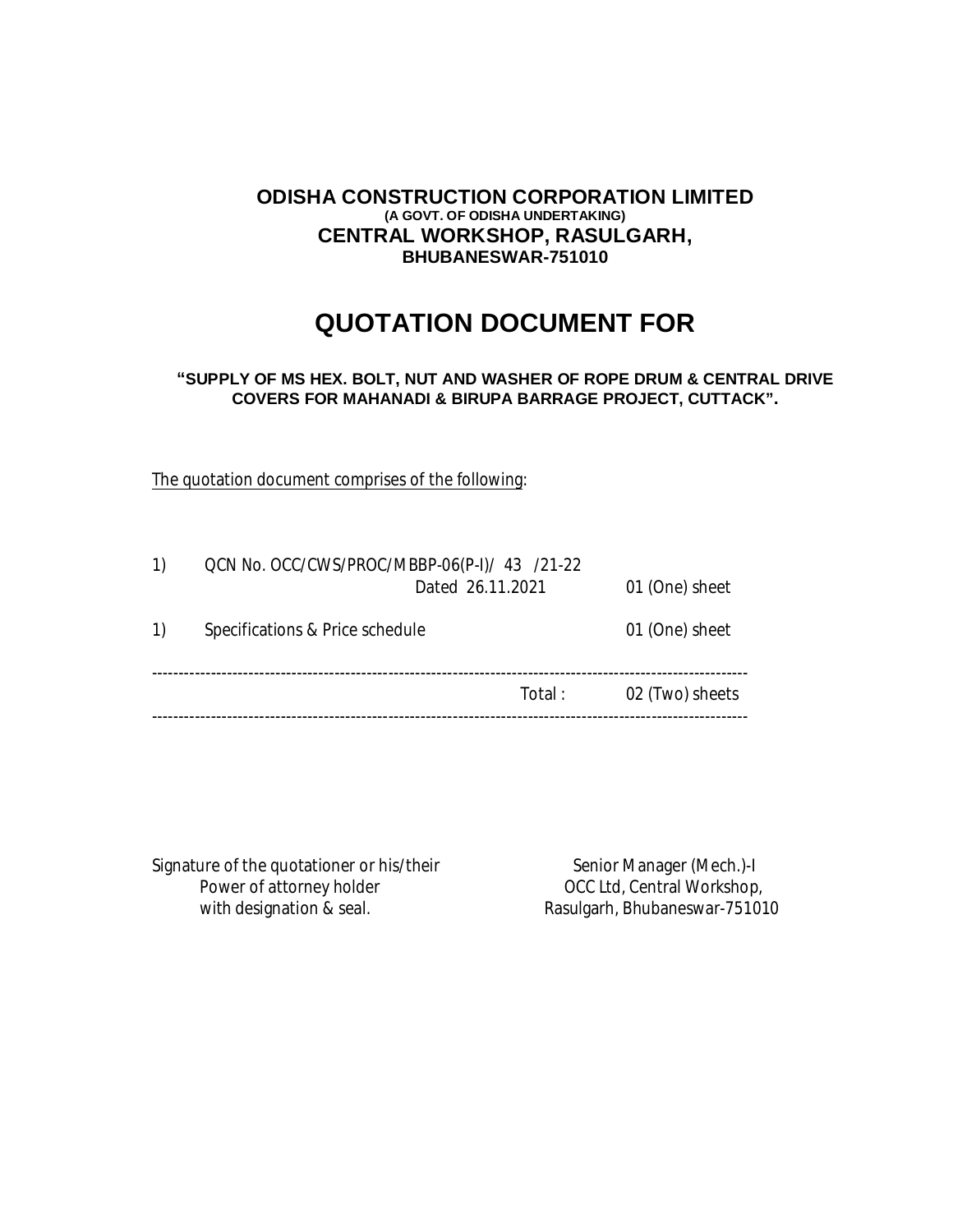# **ODISHA CONSTRUCTION CORPORATION LIMITED (A GOVT. OF ODISHA UNDERTAKING) CENTRAL WORKSHOP,RASULGARH, BHUBANESWAR-751010**

## **QUOTATION CALL NOTICE No. OCC/CWS/PROC/MBBP-06(P-I)/43 /21-22 Dtd. 26.11.2021**

Sealed quotations are invited from Authorised dealer/ stockiest for "**SUPPLY OF MS HEX. BOLT, NUT AND WASHER OF ROPE DRUM & CENTRAL DRIVE COVERS FOR MAHANADI & BIRUPA BARRAGE PROJECT, CUTTACK**" as per detailed specification enclosed to be received up to **3.30 PM** on **02.12.2021** and opened at **4.00 PM** on the same date in presence of the quotationers or their authorized representative. The sealed covers should be clearly mentioned with quotation call notice No. & date of opening on the Top right hand of sealed cover positively.

The quotation shall accompany with Valid GST registration certificate. The rates quoted shall be Ex-Stock, Bhubaneswar. GST as applicable shall be paid extra. The quotation is to be duly sealed in closed covers and superscribed as "**QUOTATION FOR SUPPLY OF MS HEX. BOLT, NUT AND WASHER OF ROPE DRUM & CENTRAL DRIVE COVERS FOR MAHANADI & BIRUPA BARRAGE PROJECT, CUTTACK**" due on **02.12.2021** to be addressed to the undersigned. The quotation document can also be downloaded from our website **www.odishaconstruction.com**. OCC will not be responsible for missing of any page while downloading. If there will be a public holiday on the last date of sale of quotation document and receipt & opening of the quotations as specified above, the quotation document will be sold and quotations will be received & opened on the next working day at the same time and venue.

The undersigned reserves the right to accept or reject any or all quotations without assigning any reason thereof.

Signature of the quotationer or his/their Senior Manager (Mech.)-I Power of attorney holder **DECE 10** OCC Ltd, Central Workshop, with designation & seal. The second section of Rasulgarh, Bhubaneswar-751010